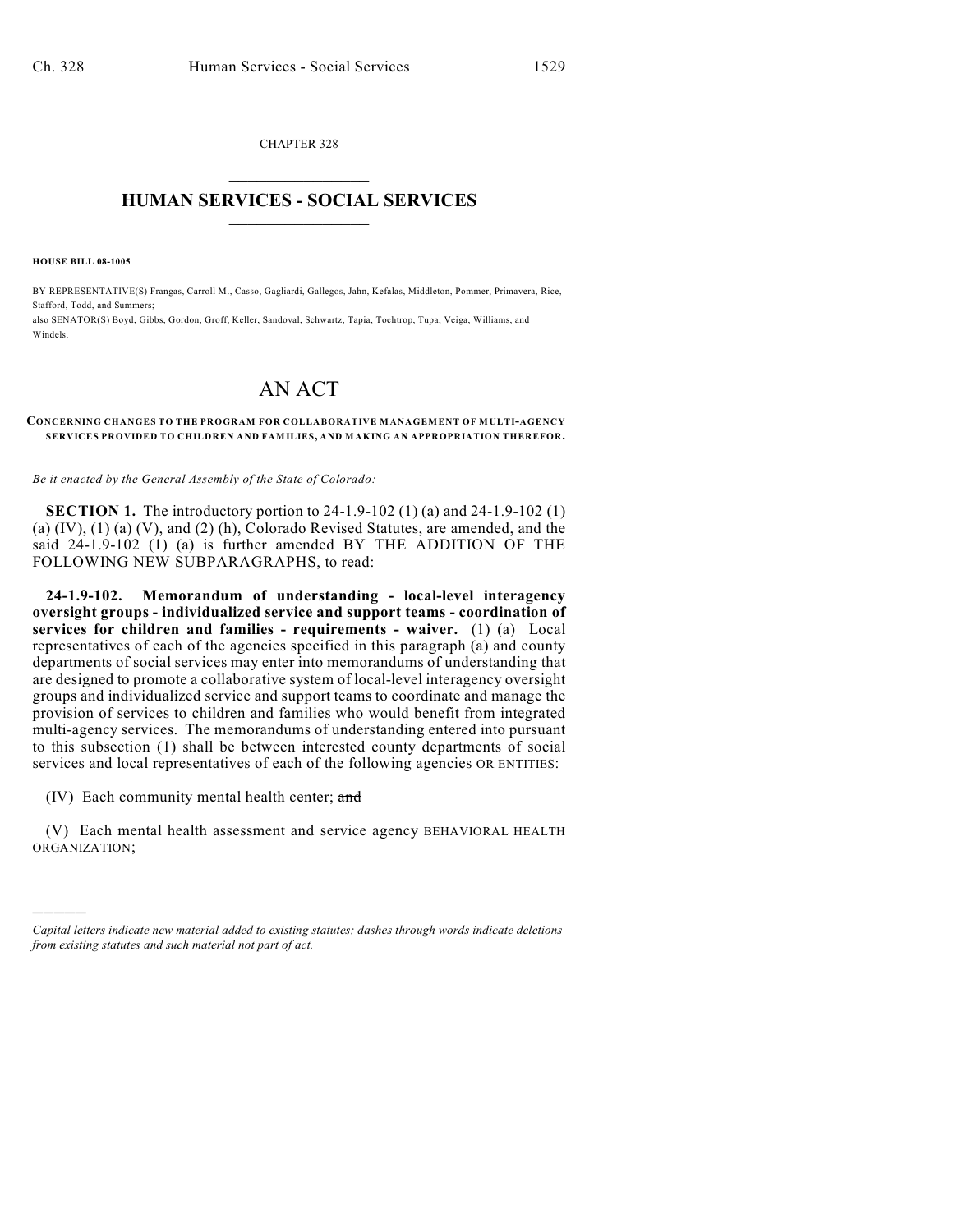## (VI) THE DIVISION OF YOUTH CORRECTIONS; AND

(VII) A DESIGNATED MANAGED SERVICE ORGANIZATION FOR THE PROVISION OF TREATMENT SERVICES FOR ALCOHOL AND DRUG ABUSE PURSUANT TO SECTION 25-1-206.5, C.R.S.

(2) (h) **Reinvestment of moneys saved to serve additional children and families.** (I) The memorandum of understanding shall require the interagency oversight group to create a procedure, subject to approval by the head or director of each agency or department specified in paragraph (a) of subsection (1) of this section, to allow any moneys resulting from waivers granted by the federal government and any state general fund savings realized as a result of the implementation of the collaborative system of management of multi-agency services provided to children and families related to the funding sources specified by the parties to the memorandum of understanding pursuant to paragraph (b) of this subsection (2) to be reinvested by the parties to the memorandum of understanding to provide appropriate services to children and families who would benefit from integrated multi-agency services, as such THE population is defined by the memorandum of understanding pursuant to paragraph (c) of this subsection (2). THE GENERAL FUND SAVINGS REALIZED, AS REFERENCED IN THIS SECTION, SHALL BE DETERMINED IN ACCORDANCES WITH RULES ESTABLISHED BY THE STATE BOARD OF HUMAN SERVICES.

(II) A county that has implemented a collaborative management process for services to children and families, which services are not included as services to be provided to children and families who would benefit from integrated multi-agency services in the memorandum of understanding pursuant to paragraph (b) of this subsection (2), and that underspends the general fund portion of its capped or targeted allocation may use the PORTION OF general fund portion SAVINGS REALIZED AS REFERENCED IN THIS SECTION of its UNDERSPENT capped or targeted allocation for provision of existing services for such children and families in the county.

**SECTION 2.** Article 1.9 of title 24, Colorado Revised Statutes, is amended BY THE ADDITION OF THE FOLLOWING NEW SECTIONS to read:

**24-1.9-102.5. Evaluation.** THE DEPARTMENT OF HUMAN SERVICES IS AUTHORIZED TO UTILIZE MONEYS IN THE PERFORMANCE-BASED COLLABORATIVE MANAGEMENT INCENTIVE CASH FUND CREATED IN SECTION 24-1.9-104 FOR ONGOING EXTERNAL EVALUATIONS OF THE COUNTIES PARTICIPATING IN MEMORANDUMS OF UNDERSTANDING PURSUANT TO SECTION 24-1.9-102, ALSO KNOWN AS THE COLLABORATIVE MANAGEMENT PROGRAM, AS WELL AS THOSE COUNTIES THAT OPTED TO NOT PARTICIPATE IN THE COLLABORATIVE MANAGEMENT PROGRAM. THE EXTERNAL EVALUATION SHALL INCLUDE AN EVALUATION THAT MAY BE REQUIRED IN CONNECTION WITH A WAIVER AUTHORIZED PURSUANT TO SECTION 24-1.9-102 (4). THE DEPARTMENT OF HUMAN SERVICES, WITH INPUT FROM THE COUNTIES, AGENCIES AS LISTED IN SECTION 24-1.9-102 (1) (a), THE DIVISION OF YOUTH CORRECTIONS IN THE DEPARTMENT OF HUMAN SERVICES, PARTICIPATING STAKEHOLDERS IN THE PRIVATE AND NONPROFIT SECTOR, AND PARTICIPATING PARENT OR FAMILY ADVOCACY ORGANIZATIONS THAT REPRESENT FAMILY MEMBERS OR CAREGIVERS OF CHILDREN WHO WOULD BENEFIT FROM MULTI-AGENCY SERVICES PARTICIPATING IN THE COLLABORATIVE MANAGEMENT PROGRAM, SHALL DEVELOP THE CRITERIA AND